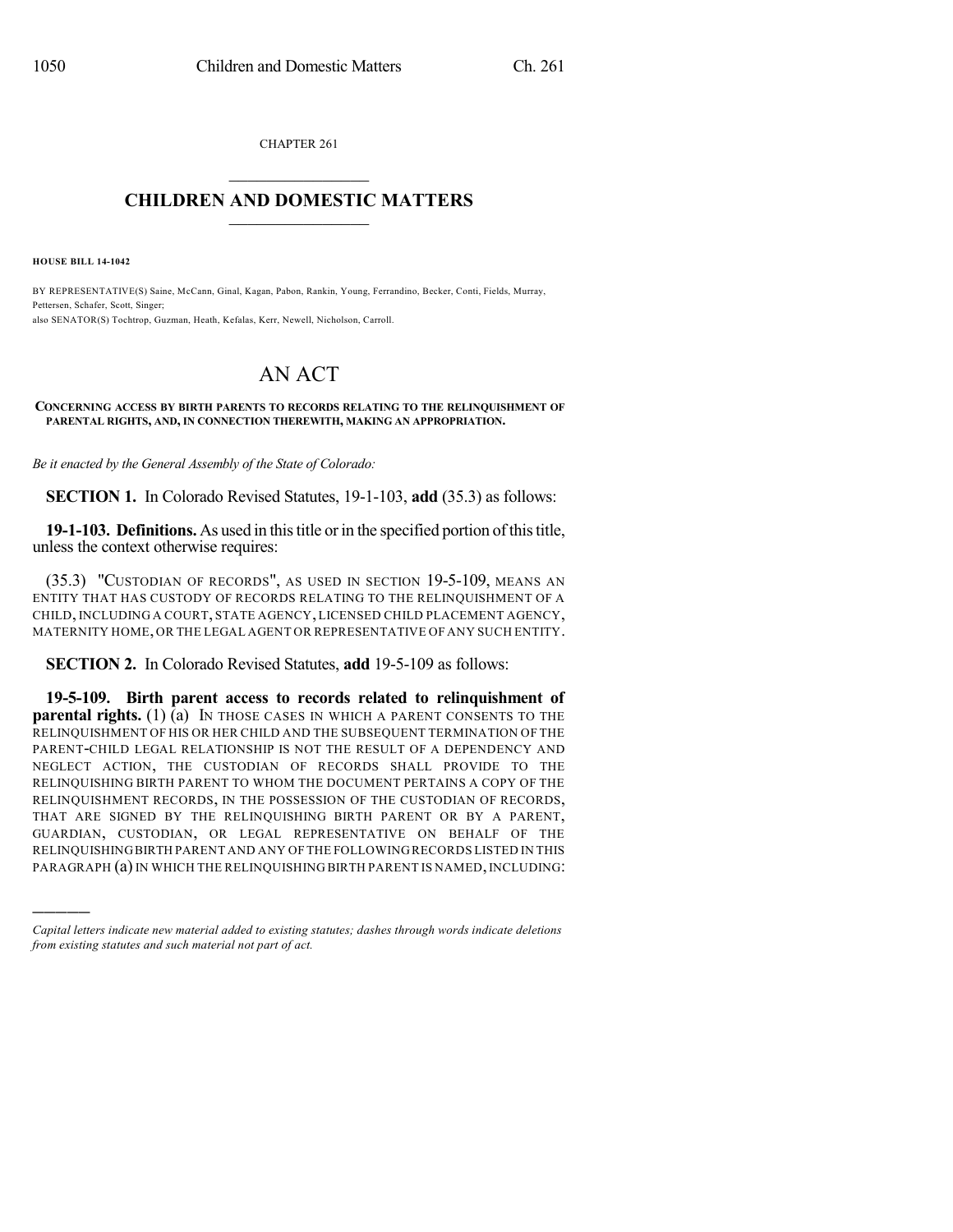(I) THE ORIGINAL BIRTH CERTIFICATE OF THE CHILD WHO IS BEING RELINQUISHED;

(II) THE PETITION TO RELINQUISH;

(III) THE FINAL ORDER OF RELINQUISHMENT;

(IV) THE AFFIDAVIT OF COUNSELING, EXCLUDING ANY ATTACHMENTS AND EXCLUDING ANY NOTES OR PRERELINQUISHMENT COUNSELING DOCUMENTS;

(V) THE TEMPORARY WAIVER OF CUSTODY;

(VI) EXPEDITED RELINQUISHMENT DOCUMENTS, IF APPLICABLE;

(VII) A RELINQUISHMENT INTERROGATORY FROM A BIRTH PARENT;

(VIII) THE ORDER FOR PUBLICATION OF RELINQUISHMENT;

(IX) THE NOTICE TO TERMINATE THE PARENT-CHILD LEGAL RELATIONSHIP; AND

(X) THE MEDICAL RECORDS OF A BIRTH MOTHER RELATED TO THE PREGNANCY AND BIRTH, WHICH RECORDS MAY ONLY BE RELEASED BY THE HEALTH CARE PROVIDER, HOSPITAL, OR MATERNITY HOME THAT CREATED THE RECORD.

(b) THE CUSTODIAN OF RECORDS SHALL PROVIDE THE RECORDS DESCRIBED IN PARAGRAPH (a) OF THIS SUBSECTION (1) TO THE RELINQUISHING BIRTH PARENT AT THE TIME OF RELINQUISHMENT OF THE CHILD OR AT THE TIME THE DOCUMENT IS CREATED.

(2) IF THE RECORDS DESCRIBED IN SUBSECTION (1) OF THIS SECTION WERE NOT PROVIDED TO A BIRTH PARENT AT THE TIME OF THE RELINQUISHMENT OF THE CHILD OR AT THE TIME THE DOCUMENT WAS CREATED AND IF THE SUBSEQUENT TERMINATION OF THE PARENT-CHILD LEGAL RELATIONSHIP WAS NOT THE RESULT OF A DEPENDENCY OR NEGLECT ACTION, THEN UPON WRITTEN REQUEST AND PROOF OF IDENTIFICATION OFTHE BIRTH PARENT,THECUSTODIAN OF RECORDS SHALL PROVIDE ACCESS TO AND COPIES OF THE RECORDS DESCRIBED IN SUBSECTION (1) OF THIS SECTION TO THE BIRTH PARENT. NOTHING IN THIS SECTION PREVENTS THE RELEASE OF THE RECORDS DESCRIBED IN SUBSECTION (1)OF THIS SECTION TO A BIRTH PARENT WHO WAS A MINOR AT THE TIME OF THE RELINQUISHMENT OF A CHILD IN CIRCUMSTANCES WHERE THE RECORD WAS SIGNED BY A PARENT, GUARDIAN, LEGAL CUSTODIAN, OR LEGAL REPRESENTATIVE ON BEHALF OF THE RELINQUISHING BIRTH PARENT.

(3) A LICENSED CHILD PLACEMENT AGENCY IS NOT LIABLE TO ANY PERSON FOR THE FAILURE OF A BIRTH PARENT TO REQUEST COPIES OF THE RECORDS DESCRIBED IN SUBSECTION (1) OF THIS SECTION PURSUANT TO THE PROVISIONS OF SUBSECTION (1) OR SUBSECTION (2)OF THIS SECTION.ALICENSED CHILD PLACEMENT AGENCY OR SUCCEEDING CUSTODIAN OF RECORDS IS NOT LIABLE TO ANY PERSON FOR FAILURE TO PRODUCE A COPY OF A RECORD THAT DID NOT EXIST PURSUANT TO THE PROVISIONS OF THE COLORADO REVISED STATUTES OR RULES AT THE TIME OF THE RELINQUISHMENT OF THE CHILD.